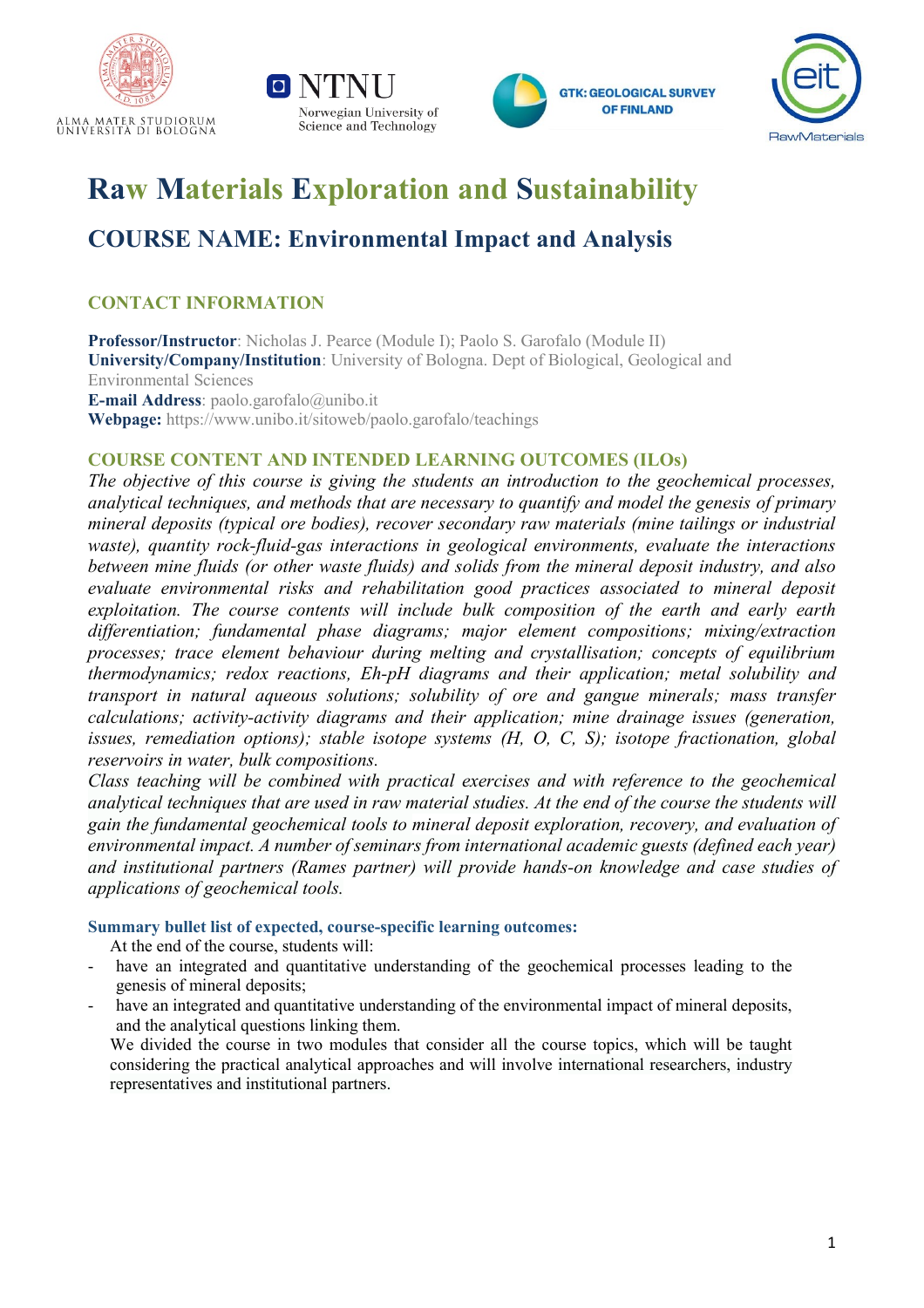







Aligning with the EIT OLOs: please tick **X** at least two EIT OLOs that your course contributes to reach.

**X** EIT OLO 1 - Making value judgments and sustainability competencies *The ability to identify short- and long-term future consequences of plans and decisions from an integrated scientific, ethical and intergenerational perspective and to merge this into a solutionfocused approach, moving towards a sustainable society.*

*1 = peripherally relevant to the course content*

This course is intended as a conceptual and technical toolbox that students may use for entangling a range of processes that include ore deposit genesis, geochemistry of mine rehabilitation, and the definition of good practices dealing with raw material geochemistry in general. The range of applications of such a toolbox is so broad that many future applications and solution-focused approaches are possible.

# $\Box$  EIT OLO 2 - Entrepreneurship skills and competencies

*The ability to translate innovations into feasible business solutions*

 $\Box$  EIT OLO 3 - Creativity skills and competencies

*The ability to think beyond boundaries and systematically explore and generate new ideas.*

#### **X** EIT OLO 4 - Innovation skills and competencies

*The ability to use knowledge, ideas and technology to create new or significantly improve products, services, processes, policies, new business models or jobs.*

*2 = highly relevant to course content*

The "geochemical toolbox" is an established set of concepts, analytical techniques, and methodologies that is ideal and necessary to handle an uncountable number of processes dealing with the geochemistry of raw materials. Laboratory exercises and seminars by industry/university researchers, add particular efficiency in the use of the toolbox. We believe that such combination is ideal to foster trans-disciplinary thinking and a broad range of competencies in the students. For instance, within module II the toolbox will be used to analyze volcanic systems as analogues of magmatic-hydrothermal ore-forming environments.

## **X** EIT OLO 5 - Research skills and competencies

*The ability to use cutting-edge research methods, processes and techniques towards new venture creation and growth and to apply these also in cross-disciplinary teams and contexts*

#### *1 = peripherally relevant to the course content*

The "geochemical toolbox" taught in this course is the same that we use for our research, and the case studies we present to the students are taken from the publication record. Similarly, the case studies presented by the international researchers, the industry representatives, and the institutional partners contributing to this course will show up-to-date applications of geochemistry to the exploration and exploitation of mineral deposits, mine rehabilitation, and environmental studies. We will try to scan the evolution of the scientific methods in this field, which will inevitably reveal pioneering key researches. Students will elaborate on the literature provided by the instructors, and will prepare written outputs/essays and seminars that are part of the final grade. We believe that this approach, in combination with a venture attitude of the students, will be useful to foster venture creation.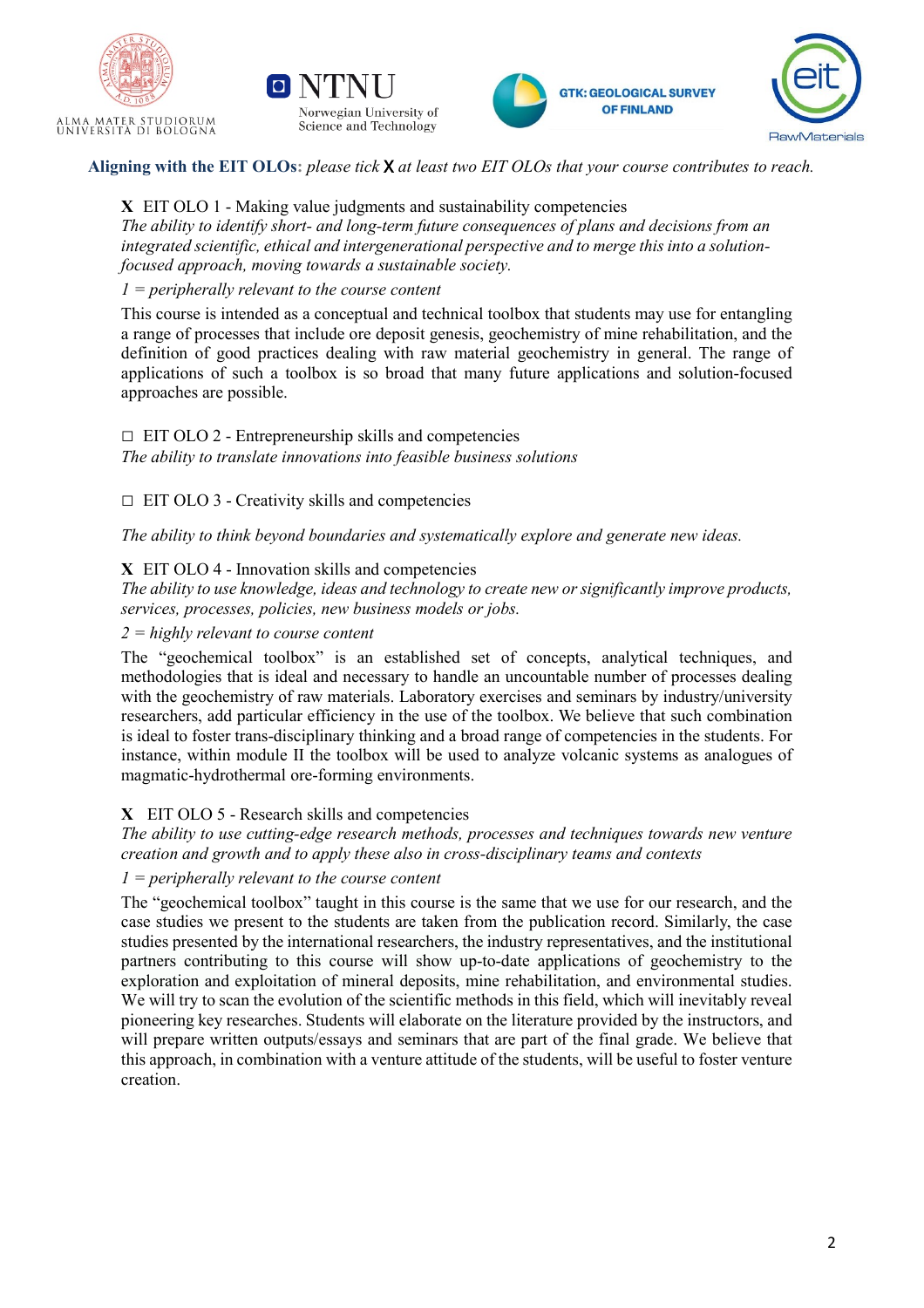







**X** EIT OLO 6 - Intellectual transforming skills and competencies *The ability to transform practical experiences into research problems and challenges 2 = highly relevant to course content*

The relevance of the studied examples (e.g., hydrothermal-geothermal systems, degassing volcanoes, rehabilitation of mine sites) will provide explicit problems and research challenges. We will try to use these topics to tease intellectual skills and creativity.

 $\Box$  EIT OLO 7 - Leadership skills and competencies

*The ability of decision-making and leadership, based on a holistic understanding of the contributions of higher education, research and business to value creation, in limited sized teams and contexts.*

#### **ASSESSMENT METHODS AND GRADING SYSTEM**

Considering the learning objectives and the teaching methods, the assessment will take into account the following components:

- 1. Level of independence and effectiveness of individual students during exercises
- 2. Class presentation (group or personal)
- 4. Written test
- 5. Oral exam.

Individual performance will be evaluated through a critical reflection on the personal work carried out during assignments. These components will allow the evaluation of EIT OLOs 4 and 6, which are the most relevant of the course. The oral part of the exam, in particular, has the objective to assess the level of competencies and knowledge creativity. EIT OLOs 1 and 5, which are peripherally relevant, will evaluated mainly by the level of participation and effectiveness during laboratory exercises and in-class discussions and presentations.

The grades in the Italian university system are expressed out of thirty. The passing grade is 18/30. In case of full grade (30/30) the Professor(s) may also decide to award honors (lode).

*Below there is the breakdown of the final grade*:

| <b>ASSESSMENT METHOD</b> | <b>WEIGHT ON</b><br><b>FINAL GRADE</b> |
|--------------------------|----------------------------------------|
| Laboratory exercises     | 30%                                    |
| Class participation      | 20%                                    |
| Written test             | 25%                                    |
| Oral test                | 25%                                    |